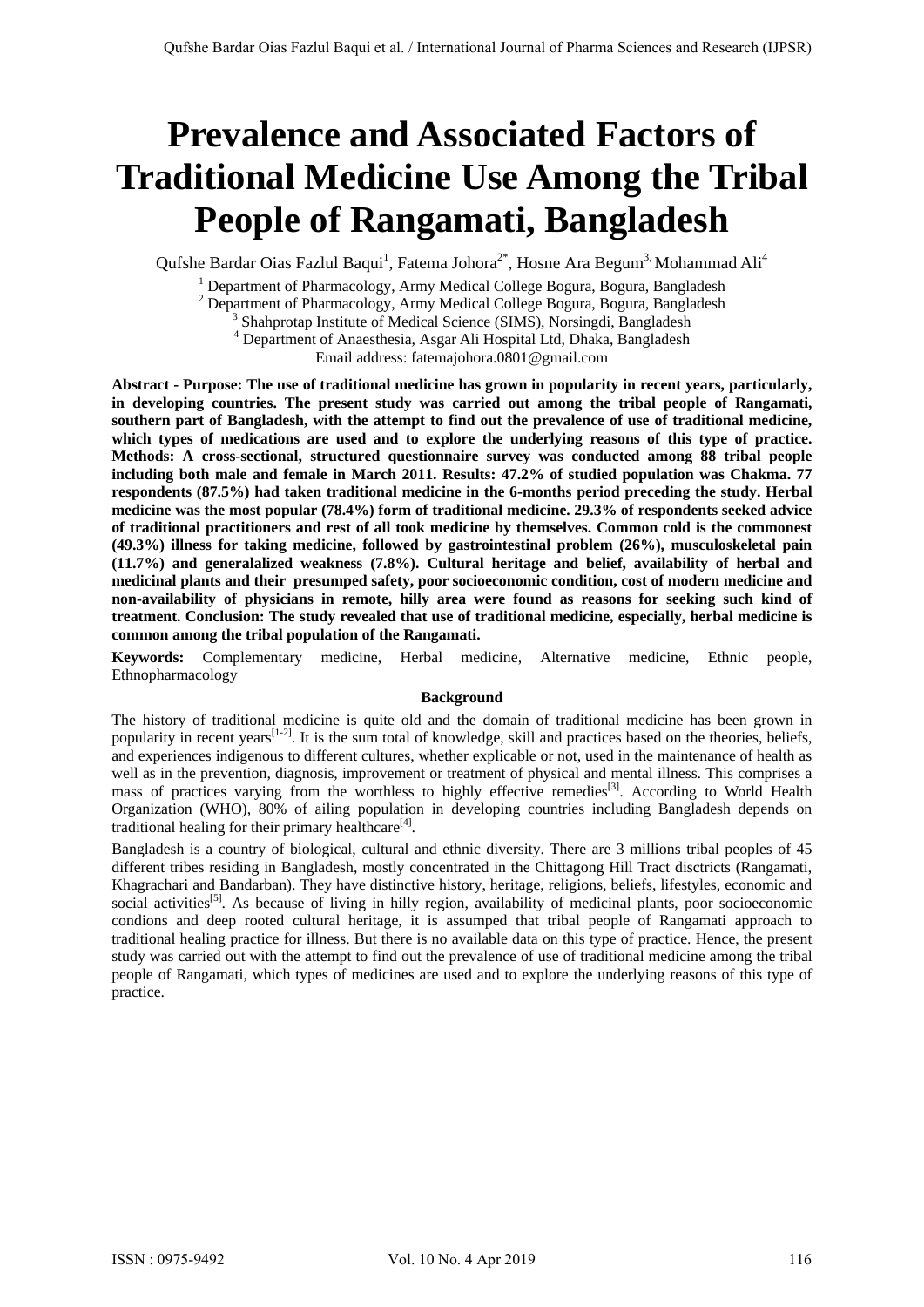## **Material & Methods**

# **Place and duration of the study**

This was a cross-sectional, structured questionnaire survey, conducted in Rangamati district in March 2011. Before initiating the actual study, ethical clearance was obtained from the Ethical Review Committee of Prime Medical College, Rangpur, and informed consent was taken from the participants of the Structured Questionnaire Survey.

# **Procedure**

The questionnaire survey was conducted among the tribal population of three unions of Rangamati district. The list of individuals from the three unions was obtained and the individuals were selected approached, and nature and purpose of the survey was explained. Then questionnaire was circulated to them who had been agreed to participate.  $4<sup>th</sup>$  year medical students of Prime Medical College Rangpur who were briefed beforehand carried out the study on 88 respondents. Respondents of <10 years of age were not included in the study because we were not sure that they would be able to comprehend and respond properly to queries. The name, address, age, sex, ethnicity, were noted. Data was taken for the 6-months period preceding the study, and information regarding the type of traditional medication, illness for which the medication was used and reason for taking traditional medicine was collected. The questionnaire was administered in Bangla and the respondents were interviewed in their homes.

## **Statistical analysis**

Data was compiled, presented and analyzed by percentages. All the statistical analysis was done by Microsoft Excel data sheet programme.

#### **Results**

Eighty-eight respondents were covered during the study period. The commonest ethnic/caste group encountered in the survey is shown in **Table 1** and was 47.2% Chakma followed by 25.4% Marma, 18.3% Murang, 6.3% Tripura and 2.8% others.

| Name of tribe | Frequency | $\frac{0}{0}$ |
|---------------|-----------|---------------|
| Chakma        | 42        | 47.8          |
| Marma         | 22        | 25.4          |
| Murang        | 16        | 18.3          |
| Tripura       | 06        | 6.3           |
| Others        | 02        | 2.8           |

Table 1: Different tribe among the study population

The age distribution of the respondents is shown in **Table 2**. Twenty-seven of the 88 respondents (30.7%) were aged between the ages of 20 to 29 years. Seventy-two respondents (81.8%) were male and the rest were females.

|  |  | Table 2: Age distribution of respondents |
|--|--|------------------------------------------|
|--|--|------------------------------------------|

| Age group | Number of respondents $(\% )$ | Male | <b>Female</b> |
|-----------|-------------------------------|------|---------------|
| $10-19$   | $12(13.6\%)$                  | 10   | 2             |
| $20 - 29$ | 27 (30.7%)                    | 24   | 3             |
| 30-39     | 21 (23.9%)                    | 17   | 4             |
| 40-49     | 12 (13.6%)                    | 08   | 4             |
| 50-59     | $12(13.6\%)$                  | 10   | $\mathcal{L}$ |
| >60       | $4(4.6\%)$                    | 3    |               |
| Total     | 88                            | 72   | 16            |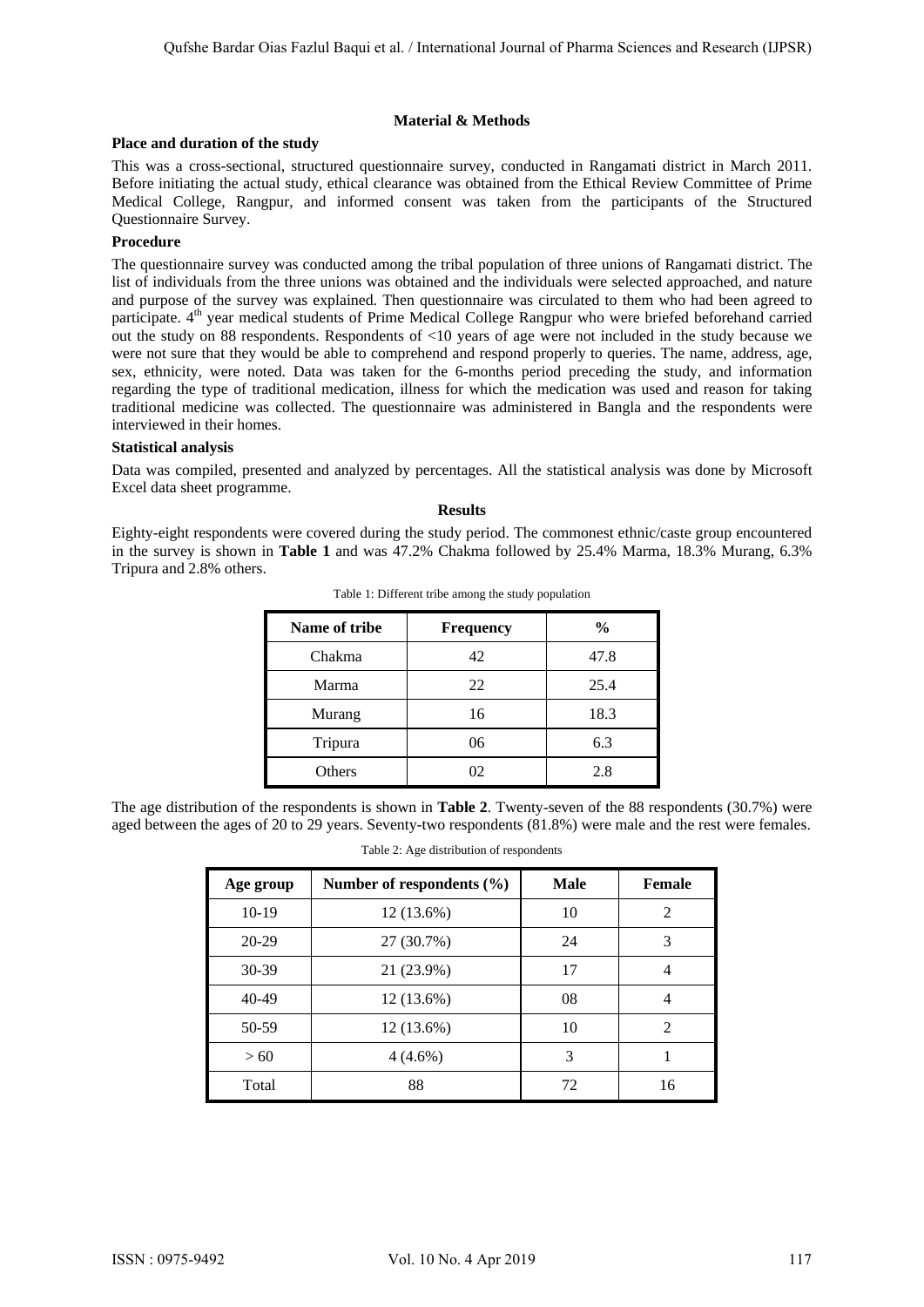**Table 3** shows that 77 of the 88 respondents (87.5%) had taken some form of traditional medicine during the 6 months period preceding the study. Herbal medicine was the most common practice (89.6%). Most of the tribal people (70.1%) traditional medicine as self-medication, where 23 (29.8%) seeked advice from traditional healers. Common cold was the most common reason for seeking traditional medicine, accounting for 49.3% of the illnesses.

| Drugs/ drug groups       | <b>Frequency</b> | $\frac{0}{0}$ |
|--------------------------|------------------|---------------|
| Common cold              | 38               | 49.3          |
| Gastrointestinal problem | 20               | 26            |
| Musculoskeletal pain     | 09               | 11.7.         |
| Generalized weekness     | 06               | 7.8           |
| Others                   | 11               |               |

Table **3**: Frequency of disease conditions for seeking traditional medicine

**Table 4** shows that the disease reasons for using traditional medicine. Cultural heritage and belief was the main reason (100%) for using traditional medicine followed by assumed safety status of herbal medince, availability of herbal medicinal plants, poor socioeconomic conditions, cost of modern medicine etc.

| <b>Reasons</b>                          | <b>Frequency</b> | $\frac{0}{0}$ |
|-----------------------------------------|------------------|---------------|
| Cultural heritage and belief            | 77               | 100.0         |
| No adverse effects                      | 73               | 94.6          |
| Availability of herbal medicinal plants | 69               | 89.6          |
| Non-availability of physicians          | 54               | 70.2          |
| Poor socioeconomic conditions           | 71               | 92.2          |
| Cost of modern medicine                 | 71               | 92.2          |
| Availability of traditional healers     | 23               | 29.8          |

Table **4**: Frequency of reasons for seeking traditional medicine

# **Discussion**

Practices of traditional medicine vary widely from country to country, and from region to region, as they are influenced by several factors like culture, history, personal attitudes and philosophy<sup>[1]</sup>. Current study focused on the tribal people of Rangamati because the tribal people belong to different ethno-lingual communities, living in different topography, having diverse faith, unique cultures, as well as they are varied in level of education and economic development $[6]$ .

In this research, 87.5% of respondents had taken some form of traditional medicine during the preceding six months. Our research findings are similar studies conducted in developing countries  $[7-10]$  but higher than studies conducted in other countries  $\tilde{[11-12]}$ . The difference in utilization rate observed with other countries may be partly due to variation in the availability and access to conventional healthcare, socioeconomic conditions and demographic characteristics of the studied populations.

Herbal medicine was the most commonly used class of drugs among the studied population as a variety of herbs and medicinal plants grow in hilly region and tribal peeople possess knowledge of medicinal plants<sup>[13-16]</sup>, which is higher than previous literatures<sup>[7, 17]</sup>. Higher prevalence of herbal medicine, probably because of the perception of herbal medicine among mass people as safe and devoid of adverse effects. This may not always hold true and there is possibility of drug-drug interactions <sup>[18]</sup>. Common cold and gastrointestinal problems were most common cause for taking traditional medicine, similar illness was reported in other studies [7, 17].

Ethno-medicinal beliefs and practices are influenced by various factors. The relationship between human sickness, treatment, healing and medicine is intimate of a tribal society. This is not a question of scientific efficacy rather a preservation of indigenous cultures. Cultural heritage and belief was the most common reason for seeking traditional medicine. And actually Cultural heritage and belief was the strongest influencing factor for ethnomedicine<sup>[19-21].</sup> Availability of herbal medicinal plants, presumption about safety, less availability of physicians, availalability of traditional healers, high cost of modern medicine, low socioeconomic conditions all